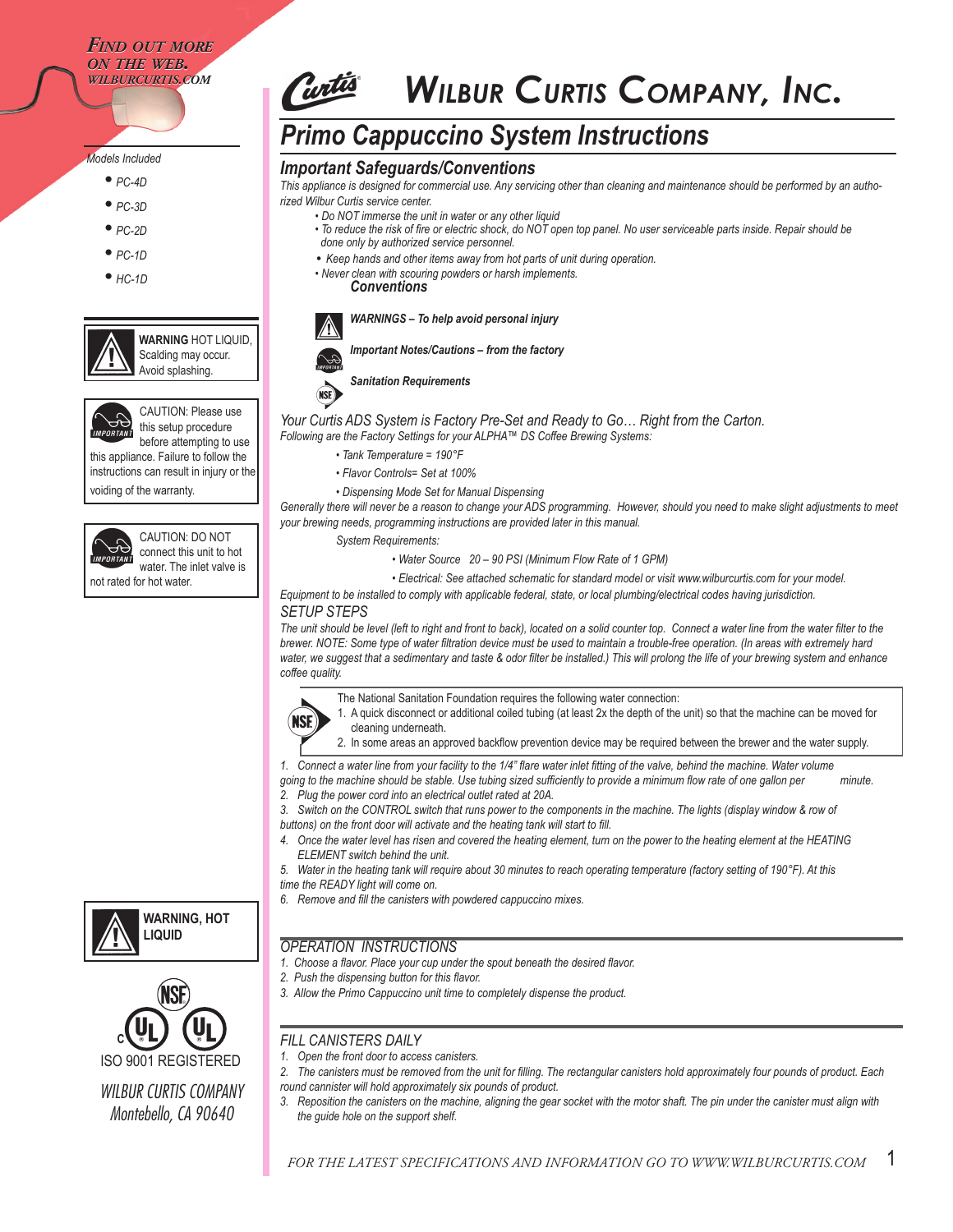# *Control Board and Membrane Control Panel*

### *FUNCTIONS OF THE CONTROL BOARD*

- *1. GEAR MOTOR SPEED is a powder dispensing adjustment and is accessed by mode level no. 1 when programmed.*
- *2. PRESET DISPENSING Product is dispensed at a measured amount when the PUSH button is pressed.*
- *3. MANUAL DISPENSING allows the user to dispense product for as long as the PUSH button is pressed.*
- *4. STOP will cancel a preset dispense cycle.*

*5. WASH CYCLE is used in conjunction with a PUSH button, to flush the whipper chambers.*

*6. HOT WATER DISPENSING for tea, hot chocolate or other instant beverages (available on some models, not shown).*

## *PROGRAMMING*

*Programming Mode PC-2D, PC-3D, PC-4D*

*To enter the programming mode, press and hold any two of the PUSH buttons on the membrane control panel simultaneously, until all lights start blinking. Then release the buttons and choose any mode of operations for any of the PUSH buttons. Press STOP button if both PUSH buttons were not pressed simultaneously. Programming Mode PC-1D*

*To enter the programming mode, press and hold the PUSH button and the STOP/WASH button on the membrane panel simultaneously, until the*  indicator light starts blinking. Then release the buttons and choose any mode of operation. Press STOP/WASH button if both buttons were not *pressed simultaneously.*

 *While in the programming mode you may perform the following three functions:*

 *1. Powder Dispensing Mode. Controls dispensing powder anywhere from 10% to 100% by volume. Press and hold the selected PUSH button for approximately one second, then release. The number of flashes represent the set volume for this button (see table). To change the volume, press and hold the button until its light starts quick flashing. Each quick flash increases the volume by 10%. Release the button when the desired volume is achieved. After releasing the button, the number of blinks represent the new setting. To exit the Powder Dispensing Mode, push one of the other PUSH buttons.*

| NO. OF<br><b>FLASHES</b> | <b>VOLUME</b> |
|--------------------------|---------------|
|                          | 10%           |
| $\mathfrak{p}$           | 20%           |
| 3                        | 30%           |
| 4                        | 40%           |
| Т                        | J             |
| 10                       | 100%          |

- *2. Preset Liquid Dispensing Mode. This mode allows you to set the time for automatic dispensing. To select or change the timing while in the programming mode, press and hold the selected PUSH button until the liquid begins to flow, then release. The timing starts when liquid*
- begins to flow. When the desired volume is achieved, press once again to stop the dispensing. You have now set the timing for this button and have exited the programming  *mode. If you press the selected button, it will dispense the liquid per your setting. To reset the timing, you must start from the programming mode.*
- *3. Manual Liquid Dispensing Mode. While you are in the programming mode, press and hold the PUSH button, until the liquid stops flowing, then release the button. At this time, you have selected the Manual Liquid Dispensing Mode and have exited the programming mode.*

Wash Cycle Mode. To wash a whipping chamber, hold the STOP/WASH button and press the PUSH button. Rinse water will dispense for as long as you hold in the STOP/WASH *button. The STOP/WASH button stops the dispensing in automatic dispensing mode.*

### *HEATING ELEMENT TOGGLE SWITCH*

*The heating element in the heating tank may be turned off in the Primo Cappuccino to allow the operator to use the unit for cold drinks. Located behind the unit are two toggle switches. The one on the bottom is the power switch for shutting down the complete unit. The top switch powers the heating element. Flip down to turn it OFF. Up turns ON the element.* 

#### *ADJUSTING THE TEMPERATURE: Factory Setting 190º*

*The water level/temperature circuit board, WC-3777, serves two functions. As the name implies, it is both a thermostat and water level control. This*  electronic board maintains the water level using a probe in the tank. Water temperature in the tank is controlled by a sensor bolted on the outside of the *tank, just under the heating element terminals.*

- *1. Open the front door. Remove the hinged top cover.*
- *2. Remove the left side panel.*
- *3. Locate the water level/temperature board, on the left side of the frame.*
- *4. Near the center of the board you will find a pair of tiny 'shorting plugs' attached to two pairs of pins (see*

illustration, right). Just above this is a chart that displays the various combinations you may choose that will  *give you temperatures between 170º F and 200º F. Pull out or insert the shorting plug in any configuration that will result in the desired temperature.*

 *5. Return the side panel and cover to on the unit.*

#### *DAILY CLEANING*

- *1. Wipe all exterior surfaces with a damp cloth; removing any spills, dust or debris from the unit.*
- *2. Pull out the drip drawer and screen. Wash out its contents. For hard to clean deposits, use a mild, nonabrasive solution of dishwashing detergent and water.*
- *3. Clean around the dispensing area, wiping with a nontoxic cleaner.*







DISPENSING BUTTON **LIGHT PIRH** PUSH READY LIGHT Curtis PRIMO CAPPUCCINO STOP/WASH BUTTON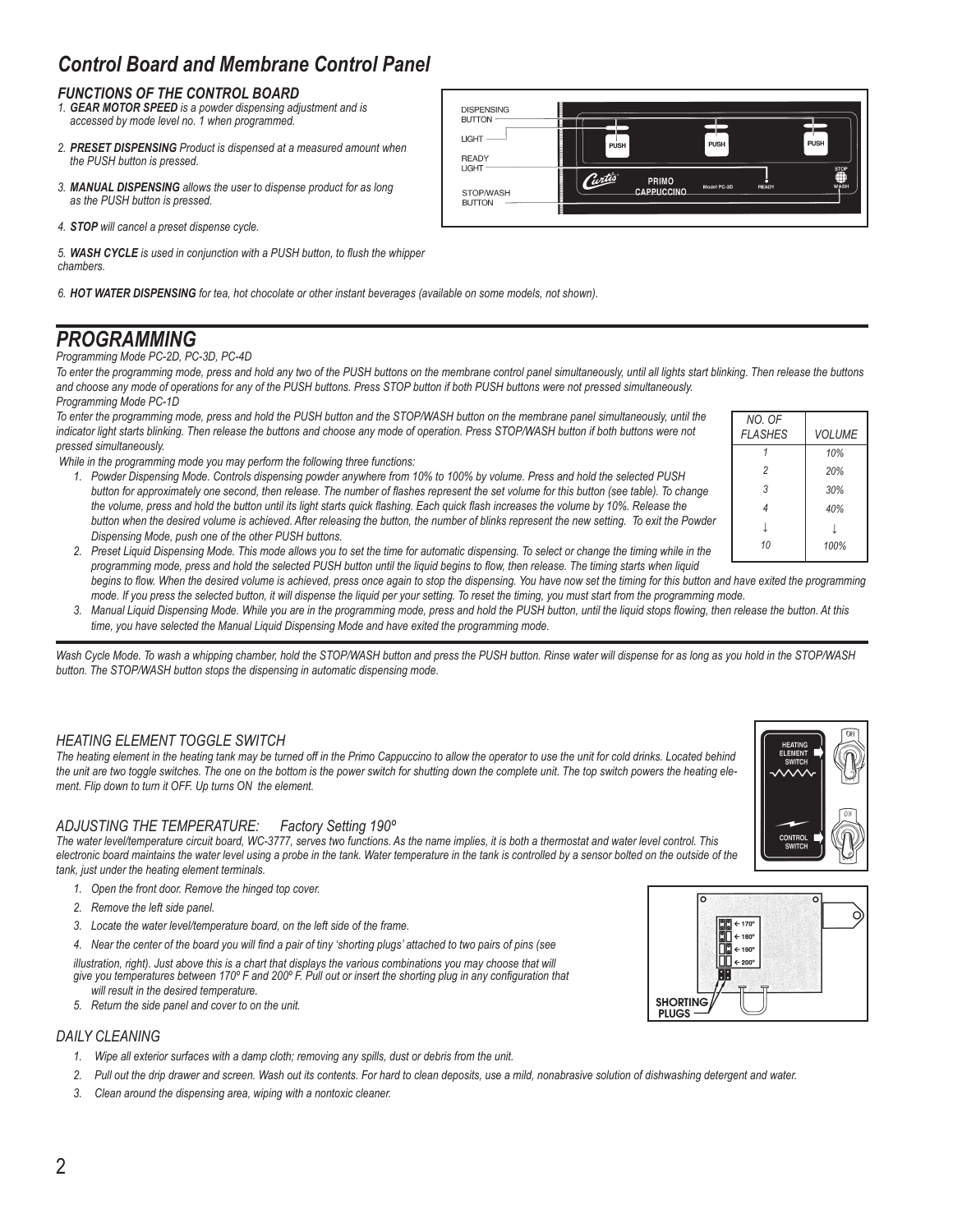